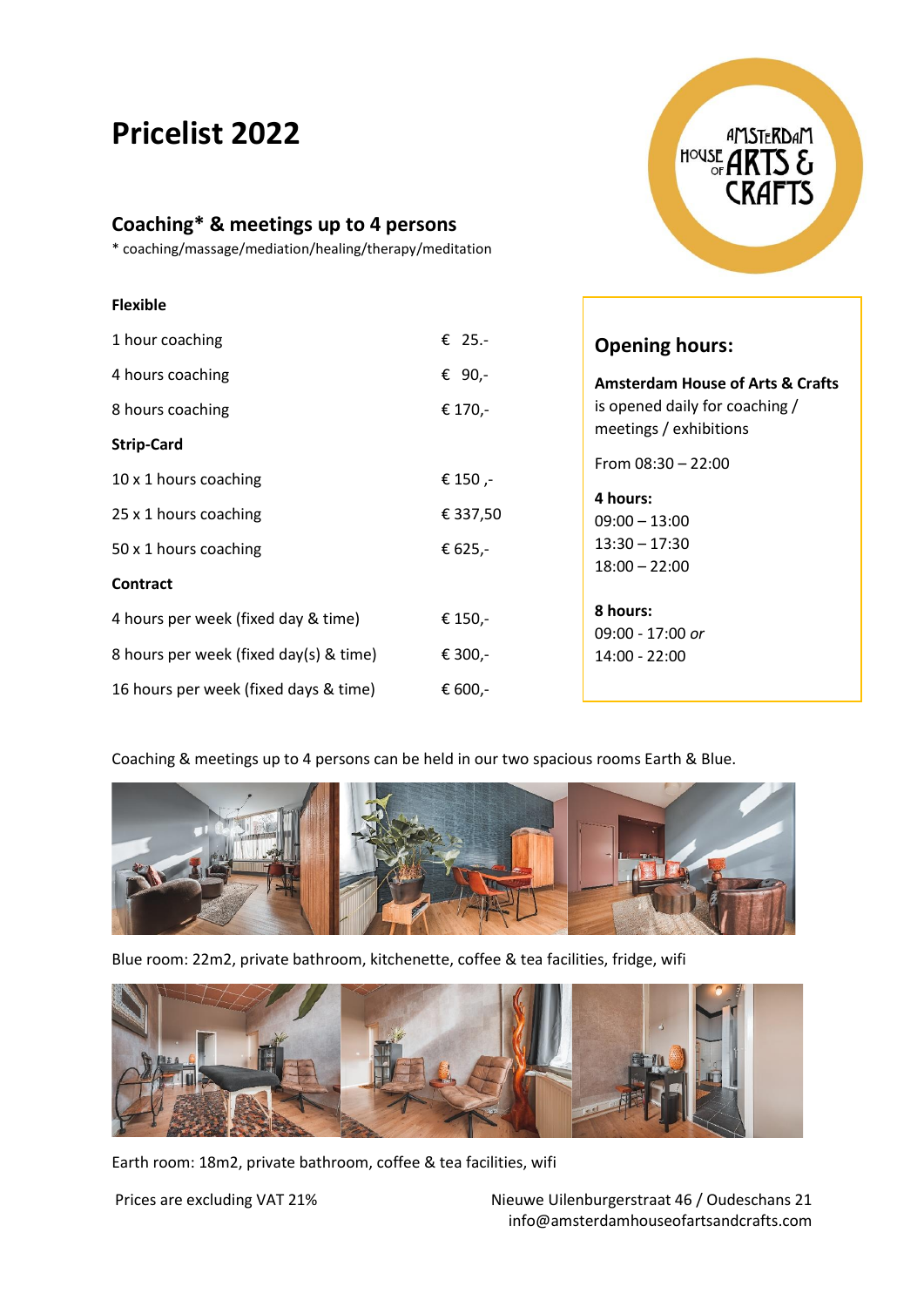## **Meetings & workshops**

Up to 20 persons



| <b>Flexible</b>                         | Light    | Light & Moon |
|-----------------------------------------|----------|--------------|
| 1 hours meeting                         | € 75,-   | € 100,-      |
| 4 hours meeting                         | € 225,-  | € 300,-      |
| 8 hours meeting                         | € 360,-  | € 480,-      |
| Strip-card                              |          |              |
| 10 x 1 hours meeting                    | € 450,-  | € 600,-      |
| 10 x 4 hours meeting                    | € 1350,- | € 1600,-     |
| 10 x 8 hours meeting                    | € 2150,- | € 2350,-     |
| <b>Contract</b>                         |          |              |
| 4 hours per week (fixed day & time)     | € 300,-  |              |
| 8 hours per week (fixed day(s) & time)  | € 600,-  |              |
| 16 hours per week (fixed day(s) & time) | € 1200,- |              |

#### Meetings & workshops can be held in our two spacious exhibition rooms Light & Moon



Light room: 55m2, shared toilet & kitchen, coffee & tea facilities, wifi



Moon room: 24m2, annex to Light room.

Prices are excluding VAT 21% Nieuwe Uilenburgerstraat 46 / Oudeschans 21 info@amsterdamhouseofartsandcrafts.com